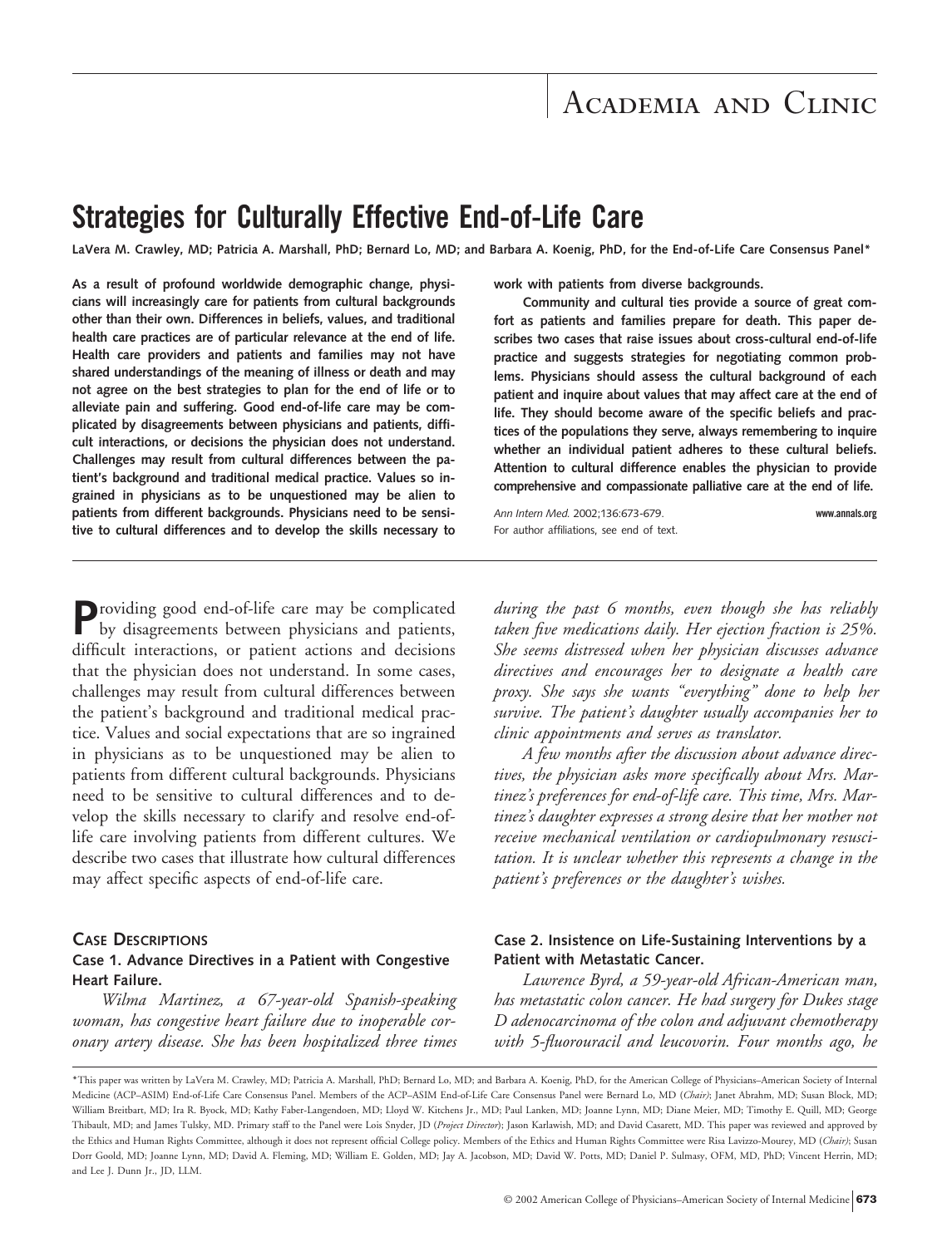## ACADEMIA AND CLINIC Strategies for Culturally Effective End-of-Life Care

*developed liver metastases and did not respond to two cycles of chemotherapy. At his last visit, the patient declined to discuss hospice when his physician raised this option. He has a living will indicating his desire for aggressive treatment if artificial means are required to sustain his life. The physician suspects that the patient's insistence on aggressive care may stem from his failure to understand the limits of available interventions.*

The physicians in these cases were perplexed by their patients' seemingly inconsistent or unreasonable actions and decisions. In typical cases, physicians have little information about the patient's cultural and social background even though these characteristics shape endof-life preferences. In this discussion, we argue that quality end-of-life care requires attention to cultural differences. Only through knowing the cultural background can clinicians make sense of a patient's explanatory models about illness, expectations about care, hopes for the future, and views regarding death (1). Building on many useful general articles on cross-cultural care and the culture of medicine (1–9), we focus on end-of-life care. Attention to cultural differences is particularly important because demographic changes increase the likelihood that U.S. physicians will care for patients from cultural backgrounds other than their own  $(10).$ 

#### **STRATEGIES FOR CROSS-CULTURAL END-OF-LIFE CARE**

We revisit the cases introduced earlier to more fully describe the patients' cultural backgrounds and the impact of cultural differences on their care. The cases are composites, drawn from research or clinical experience. All names used are pseudonyms. Case 1 raises important issues about communication across cultural differences and misunderstandings over such basic issues as the role of the patient in decision making. Case 2 raises issues of patient mistrust with deep roots in cultural history and personal experiences.

*Case 1. Wilma Martinez is a 67-year-old immigrant from El Salvador who moved to the United States to live with her daughter. Mrs. Martinez speaks only Spanish. Through her daughter's translations, the patient appears to comprehend details of her illness and treatment. When asked if she understands what the doctor is saying, she invariably nods affirmatively.*

*During a clinic visit when the patient's daughter is not*

*present, the physician arranges for a trained medical interpreter to be present. When the physician discusses end-of-life preferences, the interpreter reports that Mrs. Martinez thought that ventilatory support and cardiopulmonary resuscitation would hasten her death. Later, the interpreter explains that Mrs. Martinez could not understand why staff were insistent that she, rather than her daughter, make decisions. Mrs. Martinez stated, "In my country, the family decides." Assuming that her daughter would make decisions for her, she saw no reason to sign forms. She worried that signing forms would cause legal problems because of her immigration status. The interpreter also suggests that Mrs. Martinez's nodding indicates politeness and respect for the physician, not assent.*

*The physician arranges for a trained interpreter to be present at subsequent clinic visits. By probing—for example, asking, "Tell me what you believe is going on in your illness"—the physician ascertains that Mrs. Martinez does not expect to survive her illness. By asking, "How would you like decisions to be made about your medical care?" the physician confirms that Mrs. Martinez wants her daughter to make decisions for her. Rather than assuming that Mrs. Martinez's nods signify assent, the physician asks her specifically whether she has any questions or disagreement with the care plans.*

Case 1 illustrates how the emphasis on patient autonomy and informed consent that is common in U.S. health care and bioethics is alien to many. Among some cultural traditions, disclosure of a serious diagnosis and decisions about treatment are sometimes made through discussions with family members, not the patient (11, 12). The cultural belief is that families should spare patients the suffering that accompanies the responsibility of decision making (13).

The ethical principle of respect for patients does not require physicians to insist that patients make decisions about their care (14). The physician should offer competent patients the opportunity to make these choices but accept preferences to have someone else make decisions for them. The patient's wishes may guide decisions, but the patient may want family to assess the benefits and burdens of interventions.

Mrs. Martinez's case also raises issues about communication. Behaviors such as nodding one's head may have different meanings in various cultures. Particularly when discussions with the patient are not smooth, physicians need to consider whether they are misinterpret-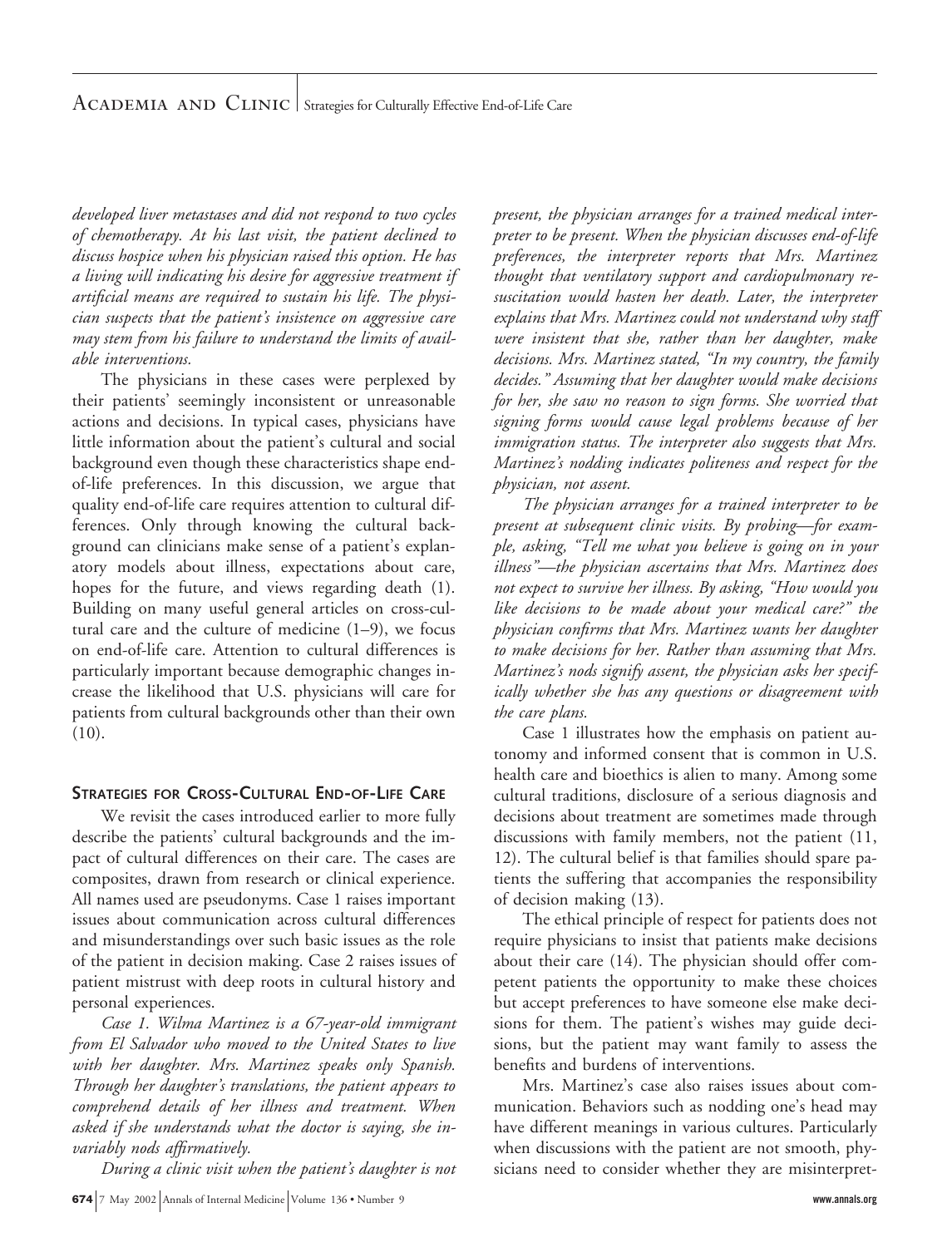ing nonverbal cues. Rather than indicating agreement, Mrs. Martinez's nod might be merely a social custom, showing politeness and respect for a person in authority (15). Recognizing this possibility, the physician asked specific questions that required the patient to express her wishes.

Language differences, even those that exist within the provider's own language (for example, black vernacular English or other dialects), should signal the need to seek clarity (4). Trained medical interpreters can ensure effective, efficient, and reliable communication between providers and patients (16). Physicians need to bear in mind that interpreters may themselves influence the content of messages conveyed during translations (17). When professional interpreters are unavailable, physicians may need to use family members or bilingual health care workers for translation. Family or untrained interpreters may, however, misinterpret medical phrases, censor sensitive or taboo topics, or filter and summarize discussions rather than translating them completely (17, 18). In case 1, Mrs. Martinez's daughter may not have translated information about mechanical ventilation and cardiopulmonary resuscitation accurately or may have been reluctant to tell the doctor that her mother did not understand or that the doctor's words were unclear.

*Case 2. Communication between Lawrence Byrd, an African American, and his physician, a European American, has been difficult. In an effort to improve their relationship, the physician suggests using first names. Mr. Byrd does not use the doctor's first name, although the physician calls him "Lawrence." The doctor says, "Lawrence, I am worried about what happens when we reach the point where these interventions you are asking for would be costly and serve only to prolong your suffering." Mr. Byrd angrily demands that he receive "every medical test and procedure you've got—regardless of the cost."*

*The physician asks for advice from an African-American colleague, who suggests that the physician's well-meaning behavior might have seemed disrespectful. Calling an older African-American man by his first name is impolite. African-American persons who have suffered discrimination may fear neglect if they do not insist on maximal care. Many patients seek aggressive treatment because they value the sanctity of life, not because they misunderstand the limits of technology. Mr. Byrd may have perceived discussions of costs and the ineffectiveness of treatment as a devaluation of his life.*

*At the next visit, the physician asks Mr. Byrd whether he has experienced disrespect or racism: "Mr. Byrd, it is important for me to know if you have ever felt unfairly treated by me or anyone else involved in your care." Mr. Byrd relates incidents when his requests for pain medication went unanswered. The physician responds apologetically, "I am truly sorry if I have failed to communicate clearly in the past; I never intended to be disrespectful." The physician addresses the issue of pain directly: "Mr. Byrd, I would like to talk with you about your pain medication. Are we failing to treat your pain adequately?" Mr. Byrd reports that pain interferes with his sleep. The doctor continues, "Your wellbeing is important to me. Let's figure out how we can get the pain under better control." The doctor asks the patient to quantify his pain on a 10-point scale and to indicate what point would represent desired relief. With this information, the doctor increases the dose of analgesics and switches to sustained-release preparations.*

The physician's well-intentioned efforts to transition to palliative care seemed at first to be met with hostility and mistrust. However, he was able to identify how his actions created barriers to optimal care by consulting a cultural "insider," who understood both the medical and cultural issues involved. A respectful inquiry, followed by a willingness to listen to the patient's story and acknowledge his experience, helped restore a trusting relationship.

Minorities' mistrust of physicians or of the health care system has been related to historical events, most notably the legacy of slavery and abuses in medical research (19–24). However, dealing with problems associated with trust in the past without considering the present institutional context or the contemporary framework fails to recognize the influence of physician and medical staff behaviors on patient trust (25–27). Data from a survey by van Ryn and Burke suggest that physicians' perceptions of patients are influenced by patients' ethnicity (28). According to the survey, physicians have negative stereotypes about black patients, including higher risks for nonadherence and substance abuse and lower intelligence compared with white patients. These stereotypes may exist unconsciously in physicians who are otherwise deeply opposed to discrimination, thereby subtly affecting their behavior (29). When asking about past incidents of discrimination or abuse, physicians should avoid responding defensively, even though they may be included in the patient's crit-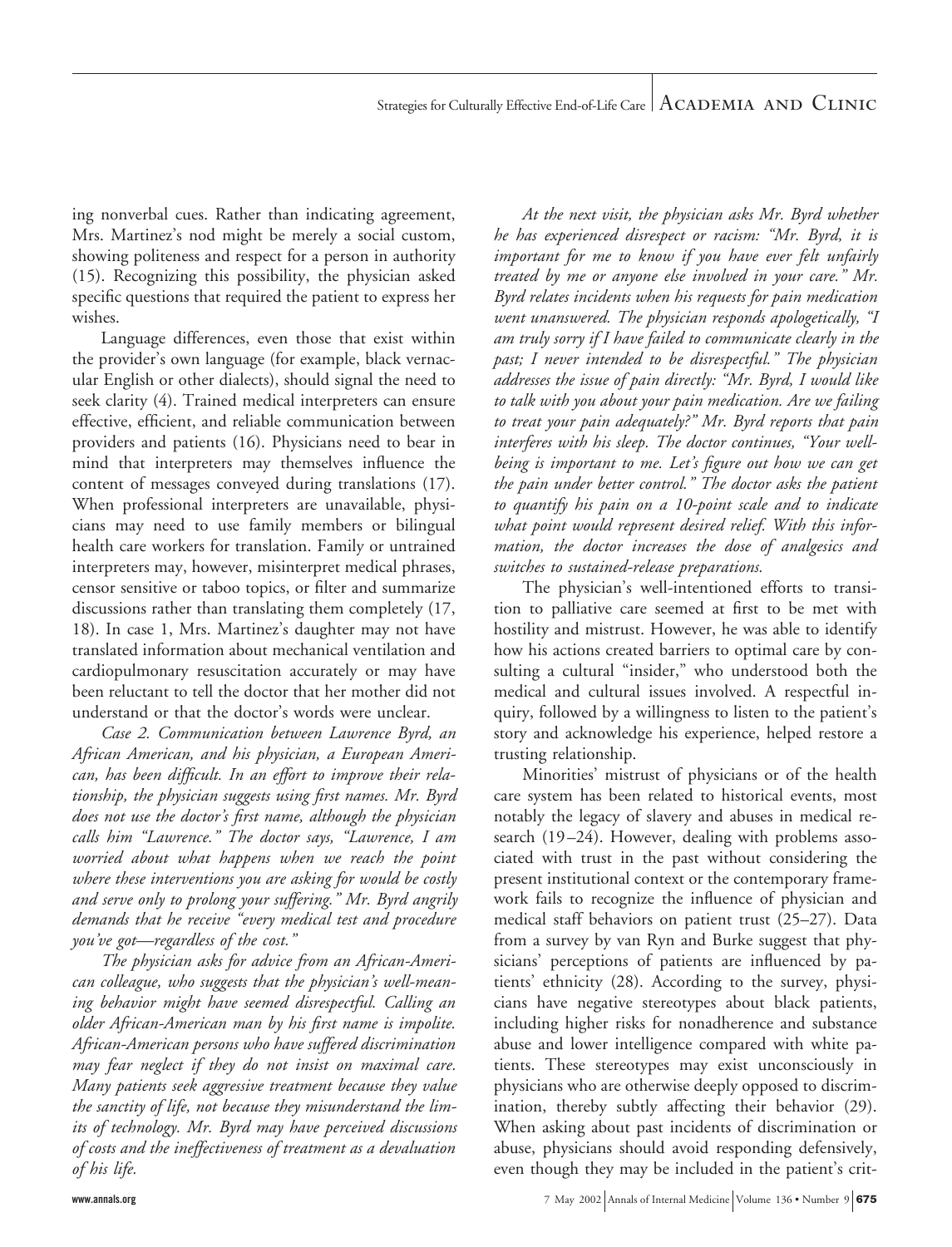icisms of the medical system. When specific incidents that engender mistrust are reported, follow-up through appropriate quality assurance committees may be necessary to correct systemic problems  $(30)$ .

After addressing the fundamental issues of mistrust and misunderstanding, Mr. Byrd's physician dealt with the specific problem (inadequate pain control) troubling his patient. African Americans in the U.S. health care system continue to experience serious inequalities in treatment across a broad spectrum of clinical conditions, from cardiac disease to cancer, diabetes, renal disease, asthma, HIV and AIDS, and pneumonia; pain relief is an additional area of inequality (31–36). Minorities are less likely than other patients to receive adequate pain relief (37–39). Pharmacies in minority neighborhoods are less likely to stock and fill prescriptions for narcotics (40). Aware of these disparities, the physician expressed his commitment to pain relief and ensured that he understood how Mr. Byrd was reporting pain levels by asking him to indicate the level of relief he wanted.

Like Mr. Byrd, patients who have experienced poor access to care may be concerned that palliative medicine represents "giving up," or second-rate care (41, 42). Belief in the sanctity of life may make it difficult for patients to accept the philosophy of care offered through hospice and palliative medicine (43). In response to this concern, Mr. Byrd's physician assured him that he, the patient, was in control. The doctor might also consider exploring other symptoms and functional limitations experienced by Mr. Byrd and how his family was coping with his illness, thus opening discussion to further clarify the philosophy and services of hospice care. Once Mr. Byrd understood that his physician's disrespectful behavior had been unintentional, he was able to hear offers of palliative care more openly.

## **BASIC CONCEPTS OF CULTURALLY EFFECTIVE CARE**

These cases suggest how physicians can better provide culturally effective care in societies characterized by diversity. To do so, physicians need the appropriate attitudes and skills, which have been termed *cultural sensitivity* and *cultural competence* (7, 9).

Cultural sensitivity requires that physicians be aware of how culture shapes patients' values, beliefs, and world views; acknowledge that differences exist; and respect these differences (6). Physicians need to maintain a non-

**676** 7 May 2002 Annals of Internal Medicine Volume 136 • Number 9 **www.annals.org**

judgmental attitude toward unfamiliar beliefs and practices and be willing to negotiate and compromise when world views conflict. In case 1, the physician recognized that, for some people, decision-making authority is the responsibility of the larger family unit rather than the individual. In case 2, the physician realized that the history of racism in the United States and contemporary institutional and attitudinal barriers may lead some to view the health care system as untrustworthy. In both cases, physicians needed to accept the patients' values and world views as starting points for the physician– patient relationship.

Physicians also need to be aware of values, perspectives, and biases that are derived from their own culture of origin and from the biomedical world view of their professional training. Medicine itself is a cultural system with its own specific language, values, and practices that must be translated, interpreted, and negotiated with patients and their families (44, 45). For the physician, a patient's death may be regarded as a failure to achieve the goal of saving life rather than as the inevitable consequence of illness; this denial may contribute to the documented problems of inadequate treatment of pain and delays in referring patients to hospice care.

Cultural competence refers to knowledge and skills rather than attitudes. Physicians need a sound knowledge base regarding patients' cultural values, beliefs, and health behaviors. Cultural competence requires skills in communication, use of interpreters, and attention to nonverbal communication. In case 1, the physician recognized the importance of cultural etiquette and learned through the interpreter that the patient's nodding may have indicated respect and politeness rather than agreement. The physician used communication skills to advantage, asking in an open-ended manner about Mrs. Martinez's preferences for decision making. For example, he asked, "How would you like decisions to be made about your medical care?" In case 2, the physician learned that many African Americans are offended when addressed by their first name. This physician also might use communication techniques to encourage Mr. Byrd to express his emotions, for example, "How do you feel when that happens?" Such empathic questions strengthen the physician–patient relationship because a patient whose physician has listened to his story is likely to feel that the physician cares about him and understands him (46, 47).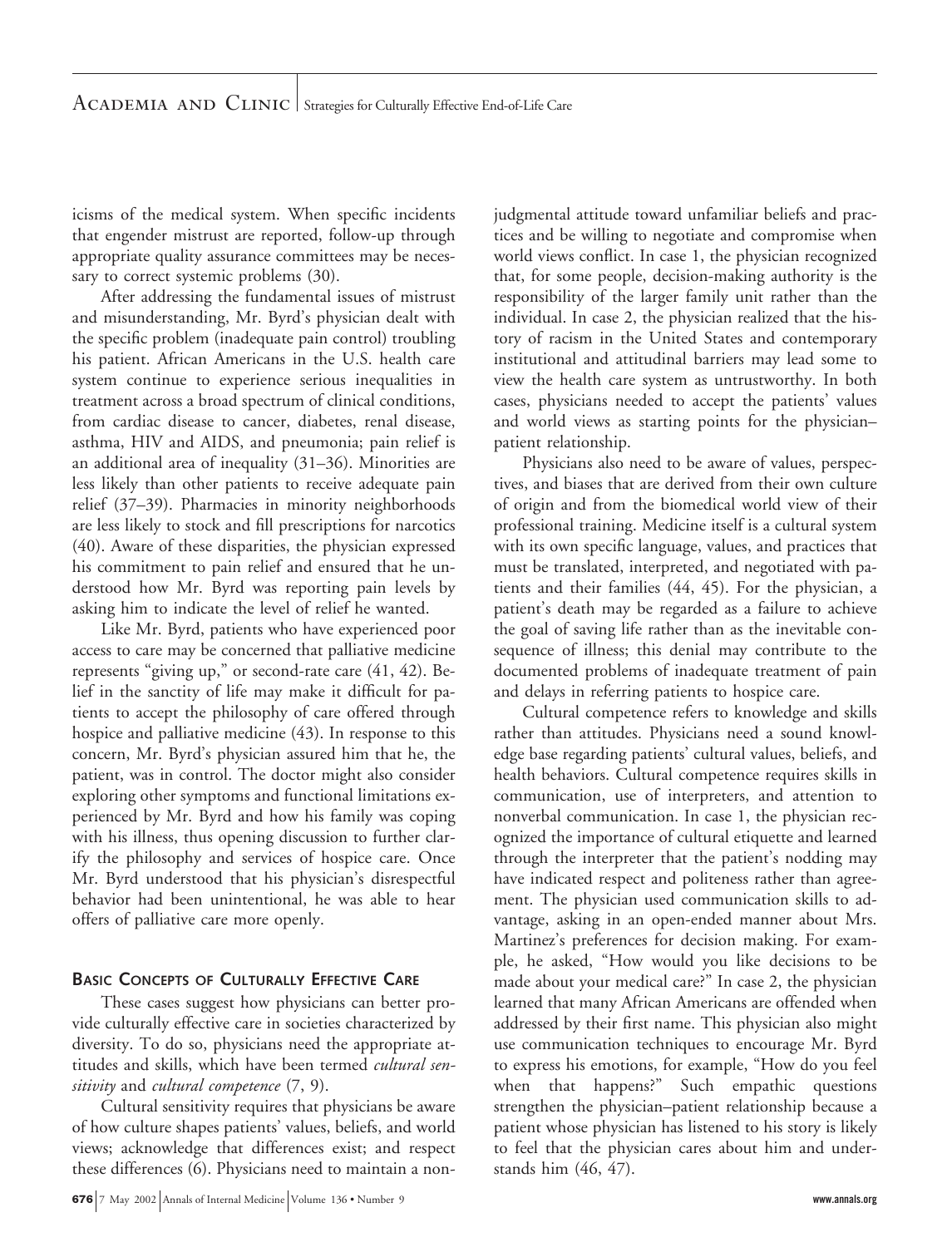It is unrealistic to suggest that health care providers should learn the common beliefs about illness and the practices of the many cultural groups in the United States. Nonetheless, it is reasonable for physicians to become informed about the needs of populations they see regularly in their practices. Guidebooks and Webbased resources that compile information about cultural differences can introduce physicians to beliefs and practices relevant to end-of-life care (48–50). Specific cultural issues include the appropriateness of openly naming a disease or discussing death, the expression of pain, attitudes toward suffering, and the role of family members (and professional caregivers) in serious illness.

A tendency to lump together large population groups under broad categories can obscure important differences. For example, the designation "black" could refer to West Indians, Africans, and American-born blacks, among others. "Hispanics" or "Latinos" may include Puerto Ricans, Mexican or Central Americans, Dominicans, Cubans, and others. "Asians" may include persons with ancestry from the Indian subcontinent, China, Korea, Japan, or other Pacific Rim countries. Furthermore, there is great diversity within ethnic and cultural groups. Patients are individuals, and all members of any group do not necessarily share the same cultural traits. For example, although survey and focus group data suggested that African Americans and members of certain Hispanic groups completed advance directives less frequently than European Americans, individual representatives of these groups did not necessarily hold these beliefs (51–55).

Concepts of culture and ethnicity may be useful for making generalizations about populations; however, if used to predict individual behavior, they may lead to stereotyping (28, 56, 57). Sex, socioeconomic class, education, immigrant status, and religion interact with patients' cultural backgrounds in important ways. Physicians can avoid the risk for stereotyping by asking explicitly whether the patient holds a belief that is prevalent within a culture. As in any clinical situation, physicians can use open-ended questions, empathic comments, and probes to elicit the patients' own perspectives on illness and their expectations for care (58, 59).

The influence of culture on the meaning and experience of death and dying may be applied to fundamental domains of end-of-life care, such as symptom management, advance-care planning, and grief and bereavement counseling. Many areas of palliative care involve culturally mediated practices, including pain control, feeding, and nutrition (60). Symptom management in cross-cultural contexts requires attention to differences in the meaning and expression of pain and suffering and to the perceptions and customs related to touching or handling the body (61, 62). Although ethnicity may play a role in determining personal wishes for life support, feelings toward withholding or withdrawing treatment may follow seemingly contradictory patterns (54, 63). Physicians must develop advance-care planning strategies that reflect sensitivity to patient values and beliefs and emphasize shared goals, such as the relief of suffering. Understanding that mourning practices vary across cultural groups (62, 64, 65) will help physicians know how and when it is appropriate to intervene in the grieving process and when it is appropriate to assist in discussions about such issues as organ donation and autopsies.

Community and cultural ties may provide a source of great comfort as patients and families prepare for death. As stated earlier, physicians should assess the cultural background of each patient and inquire about values or preferences that may affect care at the end of life. Physicians should become aware of the specific beliefs and practices of the populations they serve, always remembering to inquire whether an individual patient adheres to these beliefs. With today's managed care climate and with situations in which patient contact is episodic or sporadic, the lack of continuity of care can impede the opportunity to build cultural knowledge over time. Strategies that can enhance knowledge of a patient's cultural beliefs, practices, or preferences, however, may save time in the long run. Knowing a fuller context of a patient's life enables the physician to better provide comprehensive and compassionate palliative care at the end of life.

From Stanford University Center for Biomedical Ethics, Palo Alto, California; Loyola University of Chicago, Maywood, Illinois; and University of California, San Francisco, San Francisco, California.

**Acknowledgments:** The authors thank the funding sources for generous support of their work in cultural diversity, end-of-life care, and strengthening the doctor–patient relationship. They also thank the members of the ACP–ASIM End-of-Life Care Consensus Panel and the *Annals* re-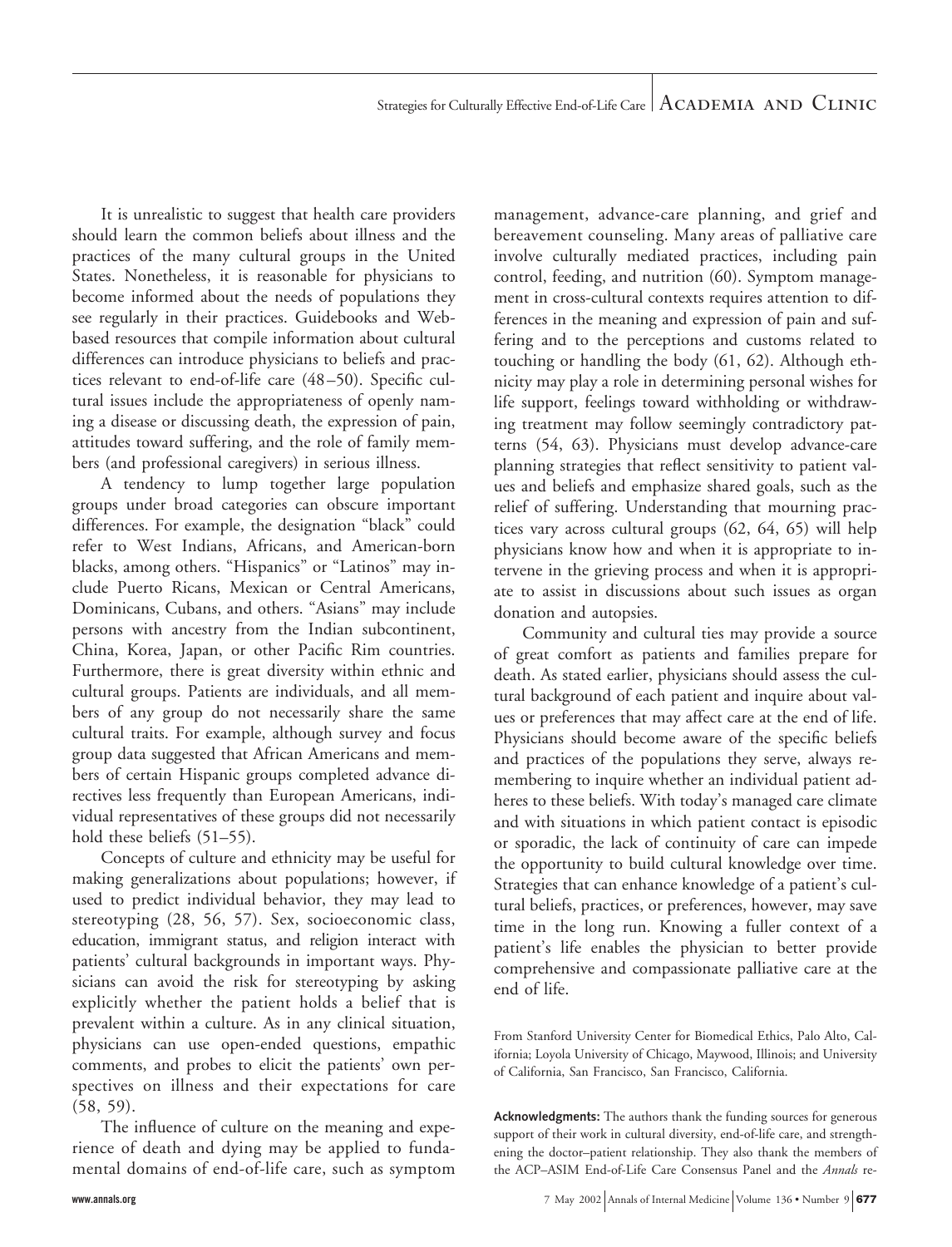## ACADEMIA AND CLINIC Strategies for Culturally Effective End-of-Life Care

viewers for thoughtful and highly valuable comments on multiple drafts of this manuscript.

**Grant Support:** By the American Foundation for AIDS Research (1772); The Greenwall Foundation; National Institutes of Health (R01 NR029060); Open Society Institute Project on Death in America; the Robert Wood Johnson Foundation; State of California Universitywide AIDS Research Program (R95-ST-188); the University of California, San Francisco, AIDS Clinical Research Center; and the Robert Wood Johnson Foundation Initiative on Strengthening the Doctor–Patient Relationship.

**Requests for Single Reprints:** Lois Snyder, JD, Center for Ethics and Professionalism, American College of Physicians–American Society of Internal Medicine, 190 N. Independence Mall West, Philadelphia, PA 19106; e-mail, lsnyder@mail.acponline.org.

Current author addresses are available at www.annals.org.

#### **References**

1. **Carrillo JE, Green AR, Betancourt JR.** Cross-cultural primary care: a patientbased approach. Ann Intern Med. 1999;130:829-34. [PMID: 10366373]

2. **Fortier J.** U.S. Department of Health and Human Services, Office of Minority Health. Assuring Cultural Competence in Health Care: Recommendations for National Standards and an Outcomes-Focused Research Agenda. 2000. Available at www.omhrc.gov/clas/. Accessed 12 March 2002.

3. **Orr RD, Marshall PA, Osborn J.** Cross-cultural considerations in clinical ethics consultations. Arch Fam Med. 1995;4:159-64. [PMID: 7842154]

4. **Welch M, Feldman MD.** Cross-cultural communication. In: Feldman MD, Christensen JF, eds. Behavioral Medicine in Primary Care: A Practical Guide. Stamford, CT: Appleton & Lange; 1997:97-108.

6. **Culhane-Pera KA, Reif C, Egli E, Baker NJ, Kassekert R.** A curriculum for multicultural education in family medicine. Fam Med. 1997;29:719-23. [PMID: 9397362]

7. Tervalon M, Murray-García J. Cultural humility versus cultural competence: a critical distinction in defining physician training outcomes in multicultural education [Editorial]. J Health Care Poor Underserved. 1998;9:117-25. [PMID: 10073197]

8. **Zweifler J, Gonzalez AM.** Teaching residents to care for culturally diverse populations. Acad Med. 1998;73:1056-61. [PMID: 9795622]

9. Culturally effective pediatric care: education and training issues. American Academy of Pediatrics Committee on Pediatric Workforce. Pediatrics. 1999;103: 167-70. [PMID: 9917459]

10. **Barker JC.** Cultural diversity—changing the context of medical practice. West J Med. 1992;157:248-54. [PMID: 1413764]

11. **Hunt LM.** Moral reasoning and the meaning of cancer: causal explanations of oncologists and patients in southern Mexico. Med Anthropol Q. 1998;12:298- 318. [PMID: 9746896]

12. **Marshall P, Koenig B, Barnes D, Davis A.** Multiculturalism, bioethics, and end-of-life care: case narratives of Latino cancer patients. In: Monagle JF, Thomasma DC, eds. Health Care Ethics: Critical Issues for the 21st Century. Gaithersburg, MD: Aspen; 1998:421-32.

13. **Koenig BA, Gates-Williams J.** Understanding cultural difference in caring for dying patients. West J Med. 1995;163:244-9. [PMID: 7571587]

14. The Belmont Report: Ethical Principles and Guidelines for the Protection of

Human Subjects of Research. Bethesda, MD: The National Commission for the Protection of Human Subjects of Biomedical and Behavioral Research; 1978. DHEW publication no. (OS) 78-0012.

15. **Triandis HC, Marin G, Lisansky J.** Simpatia as a cultural script of Hispanics. Journal of Personality and Social Psychology. 1984;47:1363-75.

17. **Kaufert J.** Sociological and anthropological perspective on the impact of interpreters on clinician/client communication. Sante Culture Health. 1990;7: 209-35.

18. **Marshall P, Koenig B, Grifhorst P, van Ewijk M.** Ethical issues in immigrant health. In: Loue S, ed. Handbook of Immigrant Health. New York: Plenum Pr; 1998:203-26.

19. **Gamble VN.** Under the shadow of Tuskegee: African Americans and health care. Am J Public Health. 1997;87:1773-8. [PMID: 9366634]

20. **Gamble VN.** A legacy of distrust: African Americans and medical research. Am J Prev Med. 1993;9:35-8. [PMID: 8123285]

21. **Corbie-Smith G.** The continuing legacy of the Tuskegee Syphilis Study: considerations for clinical investigation. Am J Med Sci. 1999;317:5-8. [PMID: 9892266]

22. **Corbie-Smith G, Thomas SB, Williams MV, Moody-Ayers S.** Attitudes and beliefs of African Americans toward participation in medical research. J Gen Intern Med. 1999;14:537-46. [PMID: 10491242]

23. **Green BL, Partridge EE, Fouad MN, Kohler C, Crayton EF, Alexander L.** African-American attitudes regarding cancer clinical trials and research studies: results from focus group methodology. Ethn Dis. 2000;10:76-86. [PMID: 10764133]

24. **Shavers-Hornaday VL, Lynch CF, Burmeister LF, Torner JC.** Why are African Americans under-represented in medical research studies? Impediments to participation. Ethn Health. 1997;2:31-45. [PMID: 9395587]

25. **Crawley LM.** African American participation in clinical trials: situating trust and trustworthiness. In: Meyer RE, ed. For the Health of the Public: Ensuring the Future of Clinical Research. Volume II of the Report of the AAMC Task Force on Clinical Research. Washington, DC: Assoc of American Medical Colleges; 2000:17-24.

26. **Doescher MP, Saver BG, Franks P, Fiscella K.** Racial and ethnic disparities in perceptions of physician style and trust. Arch Fam Med. 2000;9:1156-63. [PMID: 11115223]

27. **LaVeist TA, Nickerson KJ, Bowie JV.** Attitudes about racism, medical mistrust, and satisfaction with care among African American and white cardiac patients. Med Care Res Rev. 2000;57 Suppl 1:146-61. [PMID: 11092161]

28. **van Ryn M, Burke J.** The effect of patient race and socio-economic status on physicians' perceptions of patients. Soc Sci Med. 2000;50:813-28. [PMID: 10695979]

29. **Dovidio JF, Kawkami K, Johnson C.** On the nature of prejudice: automatic and controlled processes. Journal of Experimental Social Psychology. 1997;33: 510-40.

30. **Fiscella K, Franks P, Gold MR, Clancy CM.** Inequality in quality: addressing socioeconomic, racial, and ethnic disparities in health care. JAMA. 2000;283: 2579-84. [PMID: 10815125]

31. **Freeman HP, Payne R.** Racial injustice in health care [Editorial]. N Engl J Med. 2000;342:1045-7. [PMID: 10749970]

32. **Mayberry RM, Mili F, Ofili E.** Racial and ethnic differences in access to medical care. Med Care Res Rev. 2000;57 Suppl 1:108-45. [PMID: 11092160]

33. **Hannan EL, van Ryn M, Burke J, Stone D, Kumar D, Arani D, et al.** Access to coronary artery bypass surgery by race/ethnicity and gender among patients who are appropriate for surgery. Med Care. 1999;37:68-77. [PMID: 10413394]

34. **Bach PB, Cramer LD, Warren JL, Begg CB.** Racial differences in the treatment of early-stage lung cancer. N Engl J Med. 1999;341:1198-205.